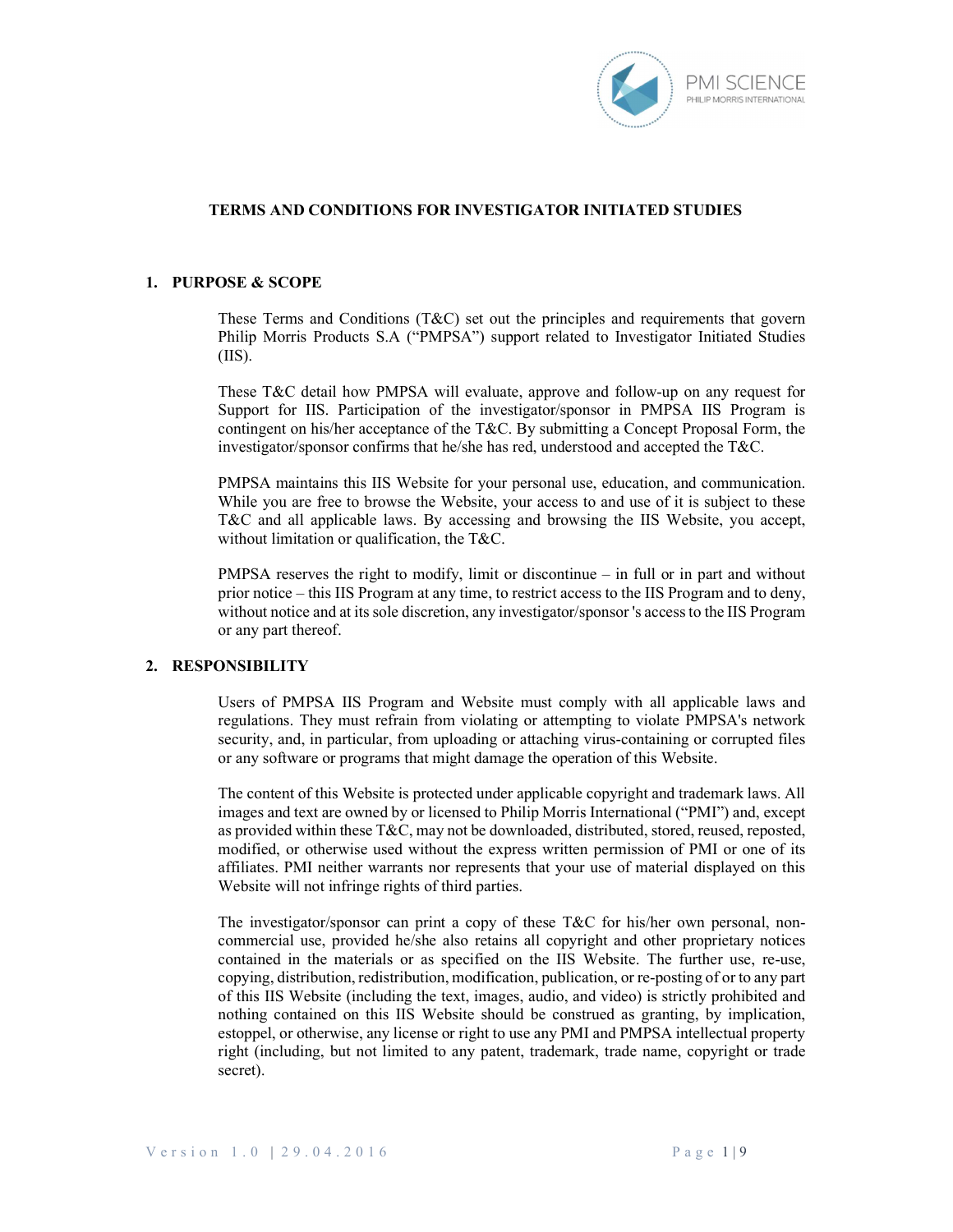

Use of PMPSA IIS Program may require prior registration. Investigator/sponsor provide correct and complete information when registering, and update it, if necessary, without undue delay. They must not misuse any access authorization granted to them (for example by transferring data to unauthorized third parties). PMPSA reserves the right to deny registration to any user.

Registered users are responsible for maintaining the confidentiality of their account and password to prevent unauthorized access to that account. Users must take all necessary steps to keep their password secure and must inform PMPSA immediately if it is being or could be used without authorization. Users must not attempt to establish the personal data of any other user of PMPSA IIS Program. Investigator/sponsor(s) and PMPSA employees ("Associates") participating within the above stated scope are responsible for complying with these T&C. IIS program leader(s) are responsible for providing guidance on the interpretation of these T&C and can be reached via **iis.pmi@pmi.com.** 

## 3. INVESTIGATOR-INITIATED STUDIES

## 3.1. General Principles

3.1.1.By submitting requests for IIS support, investigator/sponsor(s):

3.1.1.1. Agree with T&C, understand that ownership of the Concept Proposal received remains with the investigator/sponsor(s) and to the extent the Concept Proposal contains material that is owned by a third party, investigator/sponsor(s) warrant that he/she has obtained all necessary licenses and consents required for the use of those materials;

3.1.1.2. Understand that PMPSA will keep Concept Proposal confidential and only make it public if/when accepted;

3.1.1.3. Unless differently stated in these T&C, understand that investigator/sponsor(s) have no right or obligation other than that having (i) his/her Concept Proposal reviewed under these T&C, (ii) his/her personal information handled according to applicable privacy law, and (iii) a response given to him/her about his/her Concept Proposal;

3.1.1.4. Understand that PMPSA reserves the right to refuse reviewing any proposal that do not comply with these T&C, are anonymous, not sufficiently documented, or otherwise appear libelous, incomprehensible or insubstantial.

- 3.1.2.The sponsor of the study is an independent institution or investigator that requests support from PMPSA. IIS are studies where PMPSA is not the sponsor but only provides financial, material and/or technical support to the study ("Support"). T&C which specifically apply to one type of Support are detailed in the appendices.
- 3.1.3. IIS proposals should be evaluated by a pre-established and centralized IIS committee to ensure scientific merit, investigator/sponsor's qualifications and expertise and that the proposal meets scientific and validity criteria as set forth below. The IIS committee members should be individuals qualified to make these scientific assessments.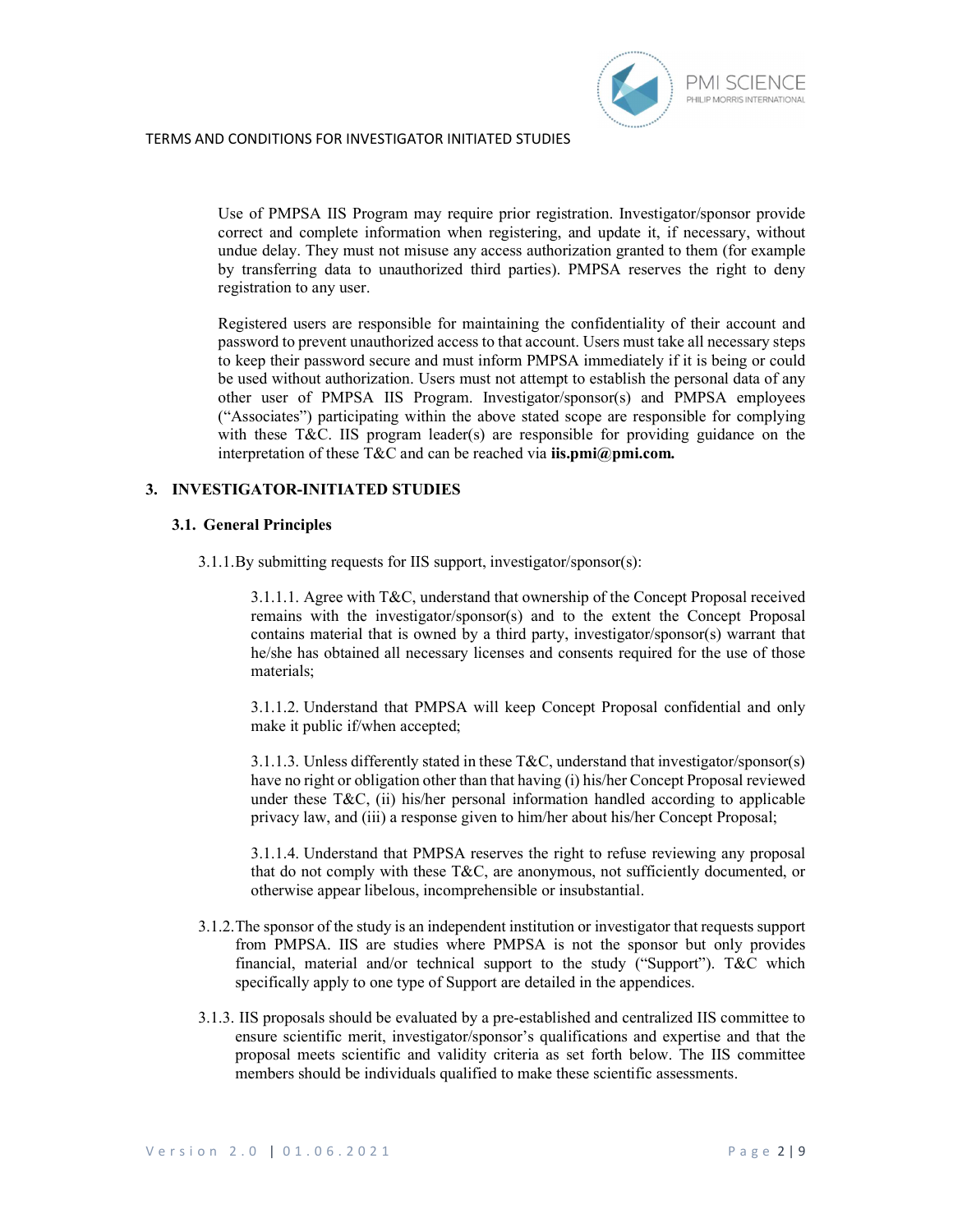

- 3.1.4.Criteria to be evaluated related to the quality of the proposal include the following: the IIS is for a legitimate research purpose and has the prospect to be published in a peer reviewed journal; the study protocol is valid and scientifically rigorous, and is designed to yield results that advance scientific / medical knowledge or independently verify PMI science; and, the amount of the IIS Support is reasonable and justified (fair market value) in relation to the study protocol requirements.
- 3.1.5.Associates who engage in the promotion and marketing of PMPSA products shall not be involved in the requests, handling, or provision of IIS applications or help in the preparation, review, or evaluation of IIS applications for IIS Support, or otherwise attempt to influence Support decisions. If a commercial associate (i.e., Marketing & Sales force) receives a request to support a potential IIS, the commercial associate should refer the request to the appropriate scientific contact within PMPSA who can be reached via iis.pmi@pmi.com.
- 3.1.6.While PMPSA may communicate its general areas of scientific interest, individual IIS requests must be unsolicited.
- 3.1.7.The details of IIS Support must be set out in a written IIS agreement reflecting these T&C.

### 3.2. IIS Support

- 3.2.1.IIS recipients shall only be chosen to receive Support from PMPSA based upon their qualifications, expertise to conduct the proposed research and the scientific merit of the proposed study.
- 3.2.2.IIS Support shall not be offered or provided with the intent to, either directly or indirectly, influence or encourage the recipient to purchase, sell, or recommend PMPSA's products.
- 3.2.3.IIS Support shall not be used in any way to pay for a recipient's ordinary operating expenses (i.e., expenses of activities that the recipient is already required to perform or customarily performs) or support research that has already occurred.
- 3.2.4.The study proposal and provision of Support between PMPSA and the institution and/or investigator/sponsor must be appropriately documented to define roles and responsibilities. The agreed Support shall be linked with pre-defined quality milestones and shall only be provided if these milestones are achieved.
- 3.2.5.PMPSA shall not seek, directly or indirectly, to influence the content or the outcome of the IIS. However, PMPSA may appropriately condition IIS Support on rights to refer to or submit the results of the research in support of regulatory filings for PMPSA products.
- 3.2.6.If PMPSA considers that Support is not appropriate without significant changes to the IIS protocol, PMPSA reserves the right to decline to Support the IIS.

### 3.3. Investigator/sponsor

3.3.1.Permitted investigator/sponsors include individual researchers and institutions, organizations or associations that conduct research with a proven track record in the subject matter of the proposal. Any misrepresentation of investigator/sponsors credentials will result in the immediate withdrawal of PMPSA Support.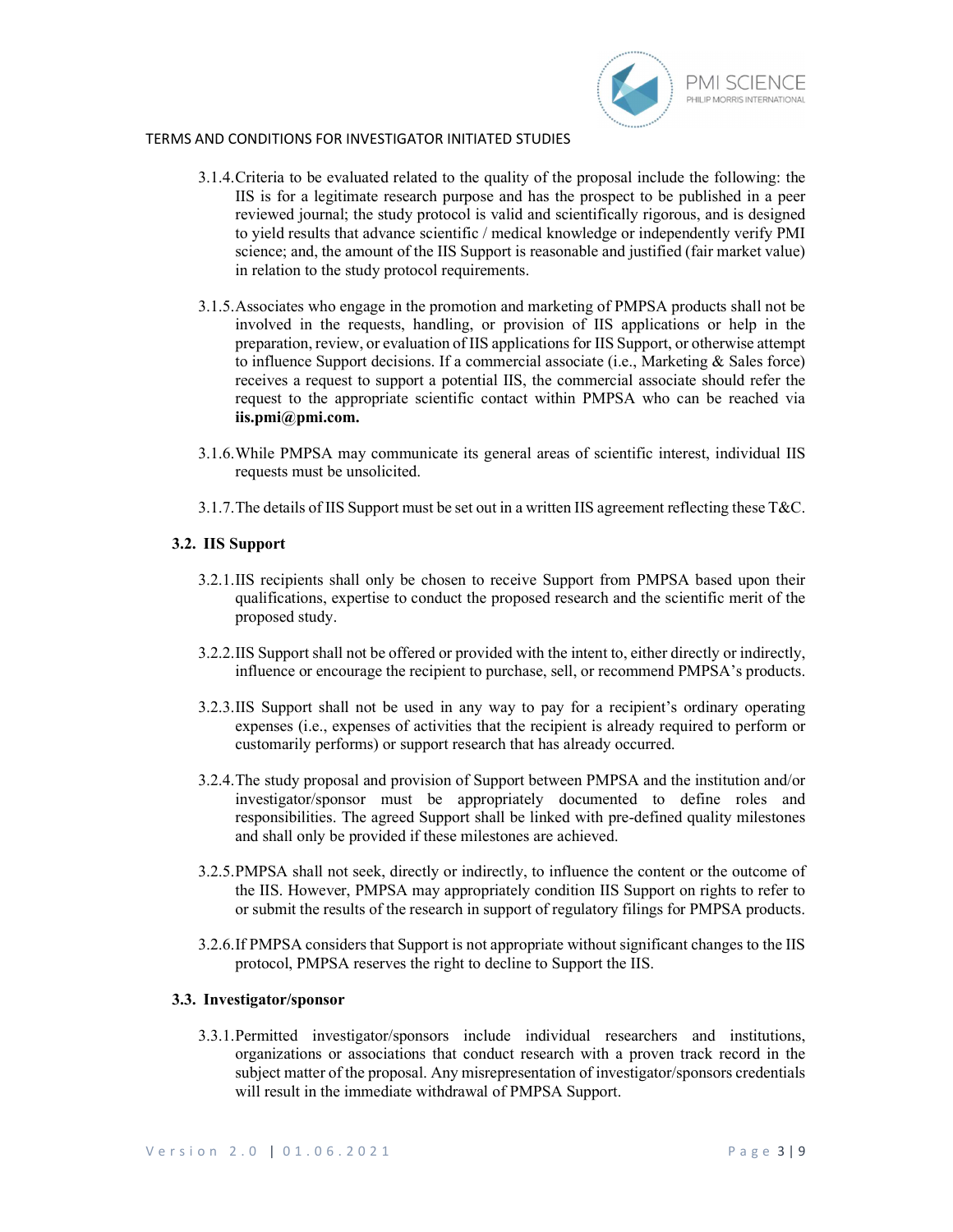

- 3.3.2.The investigator/sponsor must agree to the following contractual obligations:
	- 3.3.2.1. Submission to the IIS program leader of periodic progress and safety reports; and
	- 3.3.2.2. At the conclusion of the IIS, a written final study report which summarizes all relevant data will be completed and forwarded to PMPSA. This final study report will be provided to PMPSA for informational purposes only. PMPSA will have no right to amend this final study report.

#### 3.4. Study Execution

- 3.4.1.PMPSA will not be responsible for the execution of the IIS, including regulatory approvals or requirements. The sponsor accepts and acknowledges that it is solely responsible for the initiation, conduct and management of the IIS and that it does so entirely independently of PMPSA. PMPSA shall not be responsible in any manner whatsoever for the initiation, conduct or management of the study or for any use of the product in the study and sponsor shall not indicate to any third party (including without limitation, any study subject, regulatory authority, or ethics committee), that PMPSA is in any manner responsible for the study.
- 3.4.2.Sponsor acknowledges that PMPSA shall have no liability (whether by indemnity or otherwise) to the sponsor or any employee or subject or agent of the sponsor in connection with the conduct of the study.
- 3.4.3.Investigator/sponsor shall provide periodic progress updates and safety reports to ensure that study objectives and the agreed milestones are being met.
- 3.4.4.PMPSA reserves the right to reconsider its support if the research described in final study plan/protocol is materially different from what is in the approved proposal.
- 3.4.5.PMPSA reserves the right to contract a third party to verify the scientific quality of execution.
- 3.4.6.PMPSA reserves the right to withhold Support for an IIS where in PMPSA's judgment the applicant for Support has or may be perceived to have a conflict of interest in respect of PMPSA, its affiliates or products, or the outcome of the research. Examples of such circumstances might include, without limitation, pre-existing or past consultancy or investigator relationships with PMPSA; significant share holdings in PMPSA; or other commercial interests in PMPSA, its products or research efforts.

#### 3.5. Publication and Study Data

- 3.5.1.All study data and information belong exclusively to the investigator/sponsor. Data should be made openly accessible and shared through recognized data repositories while safeguarding the privacy of study participants.
- 3.5.2.All study data and information should be shared in order to enable a third party to repeat the study and should be made available together with any publication(s) and/or presentation materials arising from or relating to this IIS.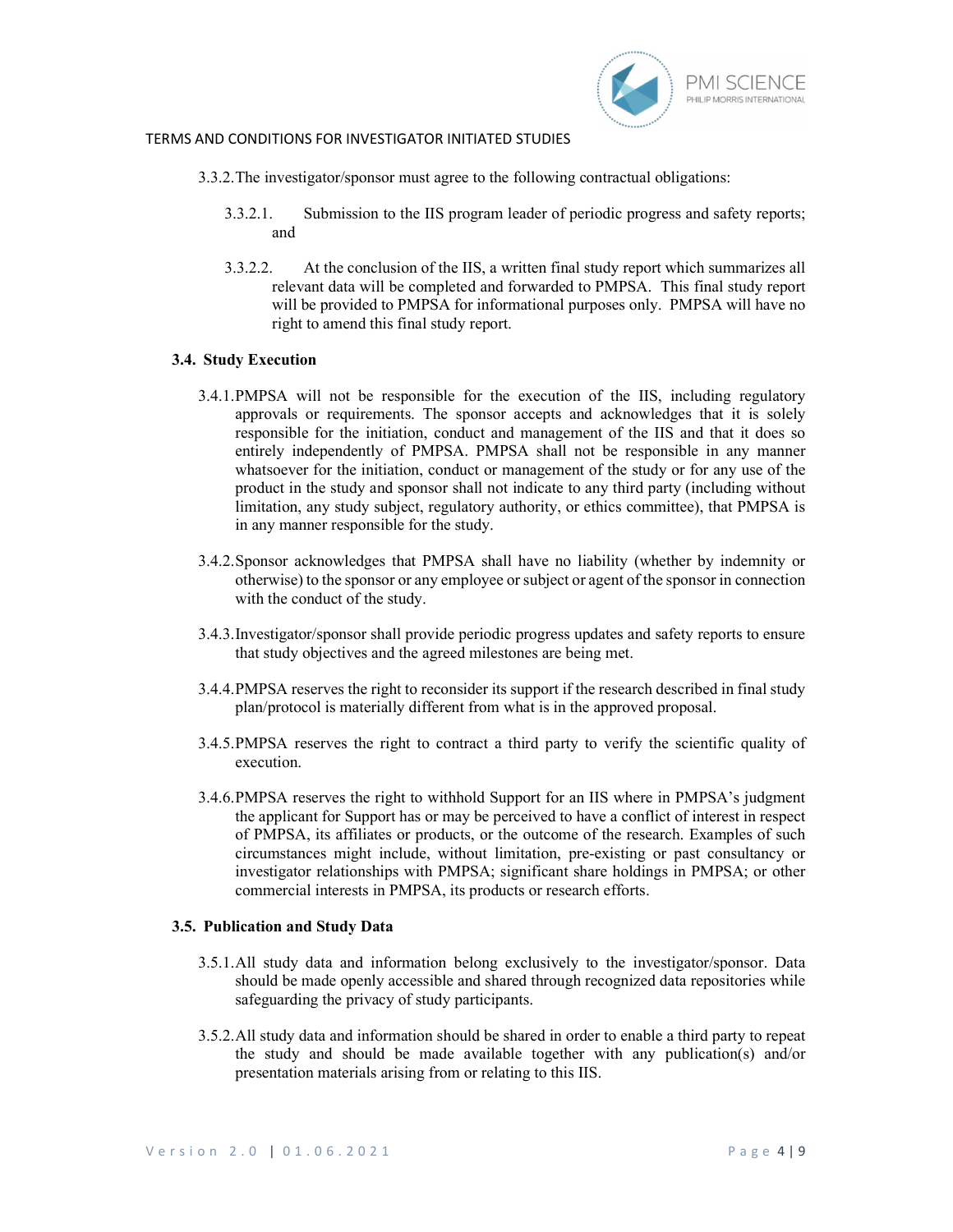

- 3.5.3.Publications are under the sole responsibility of the investigator/sponsor, they do not belong to PMPSA, and must be published under Open Access and identifiable as such.
- 3.5.4.PMPSA's Support must be appropriately disclosed with the corresponding IIS identification number in the relevant section(s) of any publication(s) and/or presentation materials arising from or relating to this IIS. PMPSA will disclose on its website the support and funding provided.
- 3.5.5.Investigator/sponsor should inform PMPSA within five (5) days following acceptance of publication by a journal and provide PMPSA with the appropriate publication details (name of the publication, date etc.) as well as a copy of the accepted publication for informational purposes only.
- 3.5.6.PMPSA may financially support the investigator/sponsor to make study data, information and publications openly accessible and shared.

## 4. EVALUATION AND APPROVAL

#### 4.1. Requests

- 4.1.1.PMPSA represents that it will establish and document a process for the submission of requests for IIS. At a minimum, the process will require that requests must be:
	- 4.1.1.1. unsolicited; and
	- 4.1.1.2. in writing and provide a detailed description of the activities requiring support, including timing and budget, and any other appropriate information necessary to meet relevant accounting and records requirements.

#### 4.2. Evaluation and Approval

- 4.2.1.PMPSA represents it will establish and document a process for the evaluation and approval of IIS requests. The process will:
	- 4.2.1.1. evaluate IIS requests according to criteria outlined in section 3.1.4.;
	- 4.2.1.2. assess the ability of the investigator/sponsor and/or institution, organization or association to conduct research in the subject matter of the proposal;
	- 4.2.1.3. ensure that all requests are evaluated and administered by appropriate PMI Technical Associates with the appropriate expertise; are reviewed by Legal for compliance with local regulations; and that Sales and Marketing Associates do not participate in the evaluation or decision process with respect to specific requests; and
	- 4.2.1.4. ensure that the requestor of the IIS Support is notified in writing whether their request is approved or denied.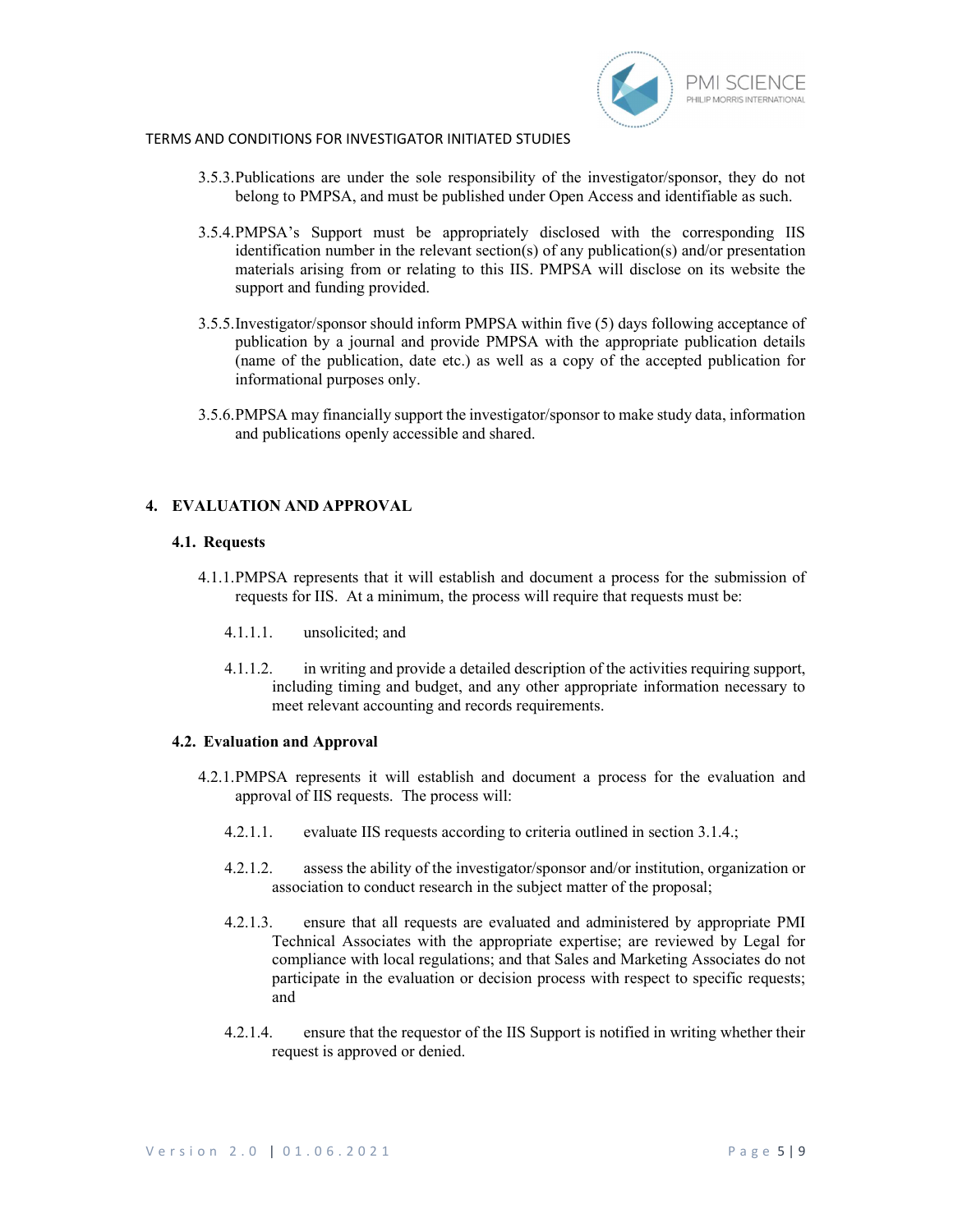

#### 4.3. Accounting and Records

- 4.3.1.PMPSA represents that all IIS Support is adequately documented and recorded and that it maintains documentation that at a minimum identifies:
	- 4.3.1.1. requests for IIS Support, including any project descriptions, budgets, and similar materials;
	- 4.3.1.2. the dates of internal evaluation of requests;
	- 4.3.1.3. the disposition of requests (approved or denied);
	- 4.3.1.4. the names of approvers;
	- 4.3.1.5. copies of documentation notifying the requestors of the status of their requests; and
	- 4.3.1.6. copies of proof of electronic transfer of funds or disbursed check and other related materials.

### 5. TRANSPARENCY AND PUBLIC DISCLOSURES

- 5.1.1.Sponsor agrees that PMPSA may, without prior consent, publicly disclose information about sponsor as required by applicable laws, including, but not limited to identifying sponsor as conducting the IIS, and the amount of funding provided and expenses covered by PMPSA. Sponsor further agrees to provide, at PMPSA's reasonable request, any information necessary for PMPSA to make such disclosure.
- 5.1.2.Sponsor shall comply with any requirements under applicable laws or institutional policies to obtain approval from any regulatory authorities or professional associations and any other employers or institutions prior to performing the IIS, and will do so on a timely basis. Evidence of such notifications and/or approvals shall be provided to PMPSA upon request.

## 6. RECORD RETENTION, DISCLOSURE AND TRACKING

All documentation required by these  $T\&C$  must be maintained in accordance with applicable records retention policies.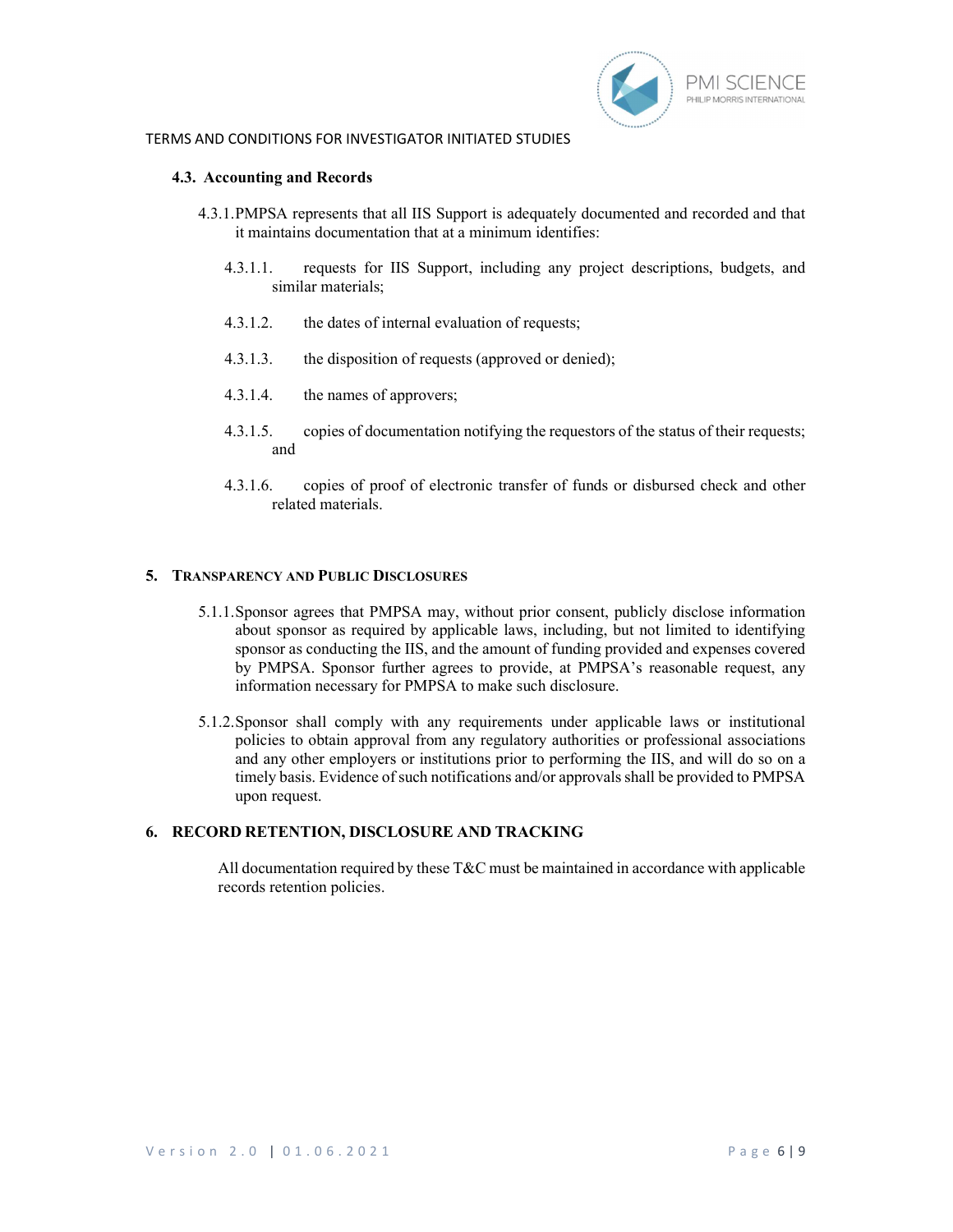

### SCHEDULE 1: Specific T&C for Financial Support

- 1) PMPSA may decide to provide Financial Support to an IIS. Financial Support will be paid as research procedures are completed, either by reimbursing for specific procedures and/or materials, or by dividing the grant into milestone payments.
- 2) Requested funding must be consistent with the fair market valuation for the research procedures contemplated and detailed in the study protocol. The sponsor should provide PMPSA with a detailed description of the activities requiring support, including timing and budget, and any other appropriate information required for relevant accounting and records requirements.
- 3) The provision of Financial Support by PMPSA to the institution and/or the investigator/sponsor must be appropriately documented to define roles and responsibilities. The agreed Financial Support shall be linked with pre-defined milestones and shall only be provided if these milestones are adequately achieved.
- 4) IIS Financial Support is provided to test and further the scientific research and knowledge of reduced risk products. IIS Financial Support must only be provided to help cover the reasonable and justified costs of specified and documented research that will be conducted. Any payments shall be made at fair market value. PMPSA shall not seek, directly or indirectly, to influence the content or the outcome of the IIS. Thus, payments must not be conditioned on the recipient achieving specific results.
- 5) PMPSA's Financial Support to IIS must not be excessive, so as to jeopardize the independence of the investigator/sponsor.
- 6) Payments must be directed by wire transfer or check to the account of an institution, organization or association and not by cash or cash equivalent. IIS Financial Support should not be paid directly to individuals. Even when IIS Financial Support is awarded to an individual, the payment should be made to an account administered by the individual's institution, organization or association, not to the individual's personal bank account. PMPSA should keep copies of proof of electronic transfer of funds or disbursed check and other related materials.
- 7) PMPSA must comply with any local legal and business restrictions related to the provision of Financial Support to IIS (for example, funding caps, contributions declarations, antibribery rules etc.). PMPSA must establish a process to meet any local legal requirement for disclosure of payments to investigator/sponsors, institutions, organizations or associations that conduct research or perform services related to the study.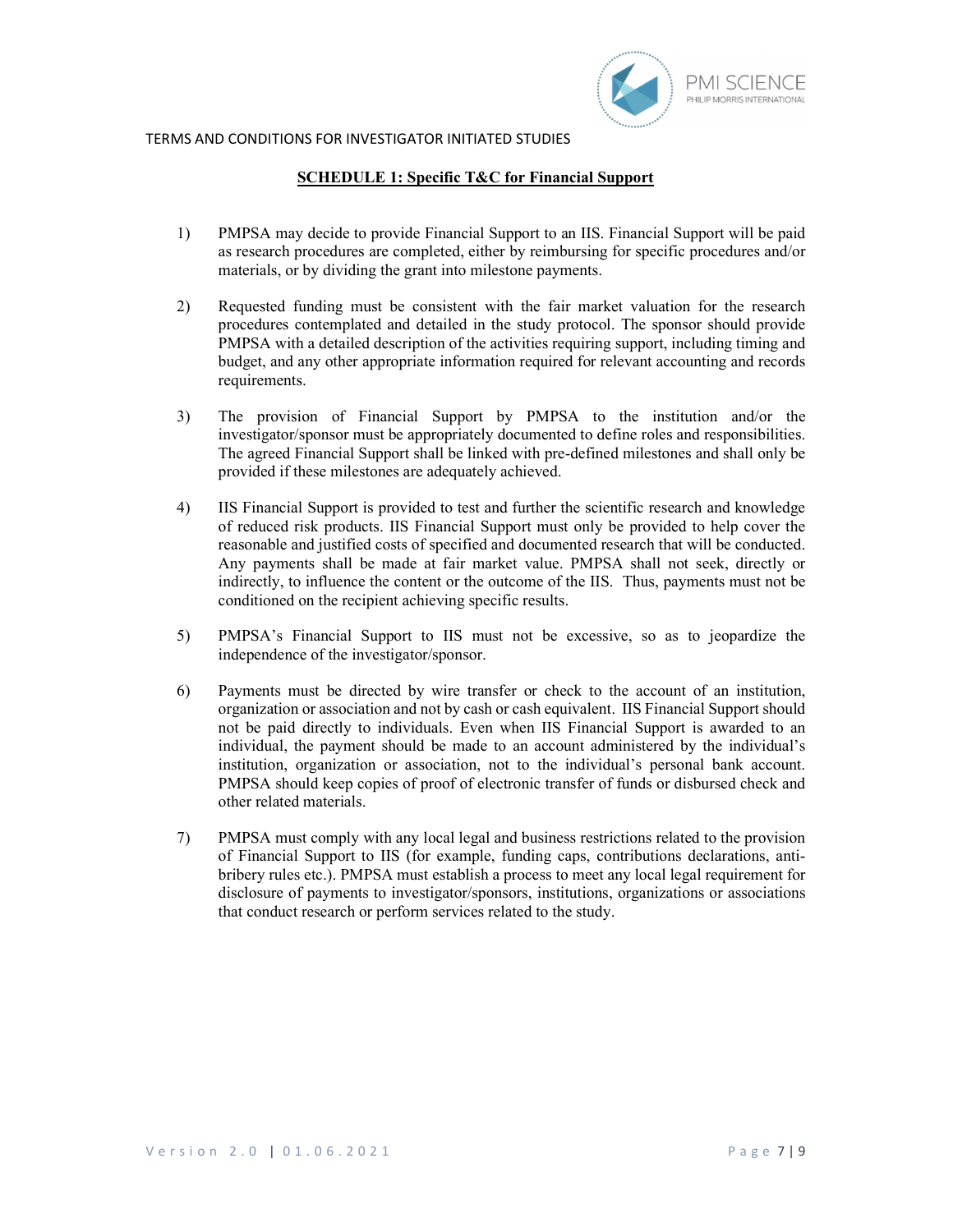

# SCHEDULE 2: Specific T&C for Material Support

- 1. PMPSA may decide to provide Material Support to IIS which includes the provision of product(s) and/or equipment(s) necessary to conduct the study. Such product(s) and/or equipment(s) will be (a) provided only for the length of the study and arrangements shall be made at the conclusion of the study to pick up the equipment(s); (b) equipment(s) will be conveyed or sold to the study site at fair market value as evaluated by PMPSA at the end of the study; or (c) product(s) and/or equipment(s) will be destroyed on site and documented accordingly. The terms of any such conveyance must be explicitly included in the IIS agreement concluded between PMPSA and the sponsor.
- 2. Material Support may be provided at the initiation of the study and/or at different stages of the research procedures as defined in the IIS agreement.
- 3. Requested Material Support must be consistent with the research procedures contemplated and detailed in the study protocol. The sponsor should provide PMPSA with a detailed description of the activities requiring support, including timing and budget, and any other appropriate information required for relevant accounting and records requirements.
- 4. The provision of Material Support by PMPSA to the institution and/or investigator/sponsor must be appropriately documented to define roles and responsibilities in particular regarding damages caused by or to product(s) and equipment(s).
- 5. IIS Material Support is provided to test and further the scientific research and knowledge of reduced risk products. IIS Material Support must only be provided to help cover the reasonable and justified needs of specified and documented study that will be conducted. PMPSA shall not seek, directly or indirectly, to influence the content or the outcome of the IIS. Thus, Material Support must not be conditioned on the recipient achieving specific results relating to the use of these product(s) and/or equipment(s).
- 6. PMPSA's Material Support to IIS must not be excessive, so as to jeopardize the independence of the investigator/sponsor. Material Support should therefore be compliant with applicable industry standards.
- 7. IIS Material Support should not be provided directly to individuals. Even when IIS Material Support is awarded to an individual, product(s) and/or equipment(s) should be provided to the individual's institution, organization or association, not to the individual. PMPSA should keep proper record of product(s) and/or equipment(s) provided to the sponsor.
- 8. PMPSA must comply with any local legal and business restrictions related to the provision of Material Support to IIS (for example, insurance requirements, contributions declarations etc.).